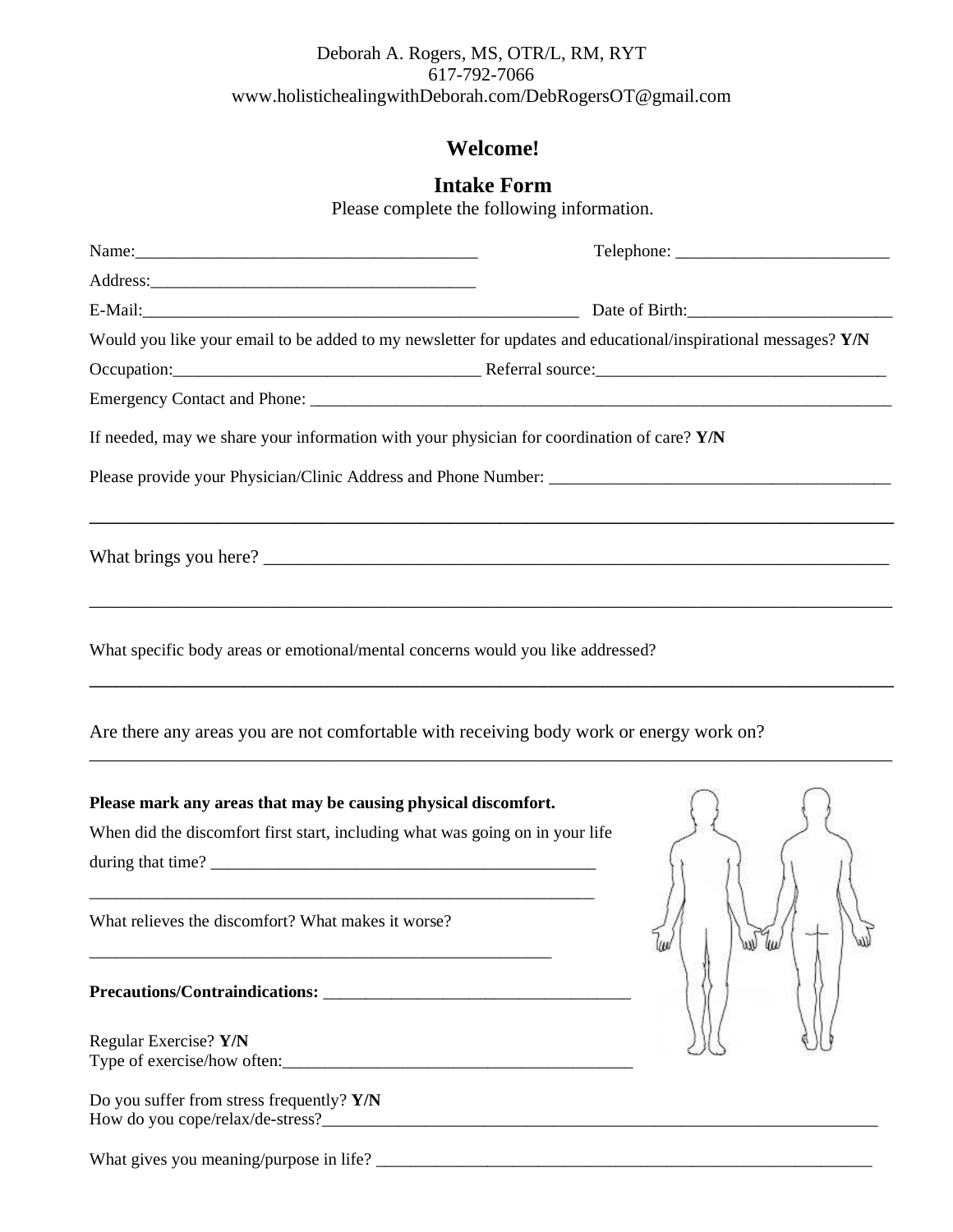#### **Have you had a recent stroke, seizure, or head and/or neck injury? If so, please explain:**

| Please indicate if any of the following apply to you: |                                                  |
|-------------------------------------------------------|--------------------------------------------------|
| $\Box$ Diabetes                                       | $\Box$ Pregnancy                                 |
| $\Box$ Frequent Headaches                             | $\Box$ Anxiety                                   |
| $\Box$ Back Pain                                      | $\Box$ Depression                                |
| $\Box$ Arthritis                                      | $\Box$ ADHD/ADD                                  |
| $\Box$ Osteoporosis                                   | □ Addiction/Recovery, Smoking or Eating Disorder |
| $\Box$ Herniated Disc                                 | $\Box$ Injuries                                  |
| $\Box$ High Blood Pressure                            | $\Box$ Numbness                                  |
| $\Box$ Low Blood Pressure                             |                                                  |
|                                                       | $\Box$ Surgery                                   |
| $\Box$ Fatigue/Tired                                  |                                                  |
|                                                       | $\Box$ Any other Mental/Physical condition       |

\_\_\_\_\_\_\_\_\_\_\_\_\_\_\_\_\_\_\_\_\_\_\_\_\_\_\_\_\_\_\_\_\_\_\_\_\_\_\_\_\_\_\_\_\_\_\_\_\_\_\_\_\_\_\_\_\_\_\_\_\_\_\_\_\_\_\_\_\_\_\_\_\_\_\_\_\_\_\_\_\_\_\_\_\_\_\_\_\_\_\_\_\_\_\_\_\_\_\_\_\_\_\_

\_\_\_\_\_\_\_\_\_\_\_\_\_\_\_\_\_\_\_\_\_\_\_\_\_\_\_\_\_\_\_\_\_\_\_\_\_\_\_\_\_\_\_\_\_\_\_\_\_\_\_\_\_\_\_\_\_\_\_\_\_\_\_\_\_\_\_\_\_\_\_\_\_\_\_\_\_\_\_\_\_\_\_\_\_\_\_\_\_\_\_\_\_\_\_\_\_\_\_\_\_\_\_

\_\_\_\_\_\_\_\_\_\_\_\_\_\_\_\_\_\_\_\_\_\_\_\_\_\_\_\_\_\_\_\_\_\_\_\_\_\_\_\_\_\_\_\_\_\_\_\_\_\_\_\_\_\_\_\_\_\_\_\_\_\_\_\_\_\_\_\_\_\_\_\_\_\_\_\_\_\_\_\_\_\_\_\_\_\_\_\_\_\_\_\_\_\_

\_\_\_\_\_\_\_\_\_\_\_\_\_\_\_\_\_\_\_\_\_\_\_\_\_\_\_\_\_\_\_\_\_\_\_\_\_\_\_\_\_\_\_\_\_\_\_\_\_\_\_\_\_\_\_\_\_\_\_\_\_\_\_\_\_\_\_\_\_\_\_\_\_\_\_\_\_\_\_\_\_\_\_\_\_\_\_\_\_\_\_\_\_\_

\_\_\_\_\_\_\_\_\_\_\_\_\_\_\_\_\_\_\_\_\_\_\_\_\_\_\_\_\_\_\_\_\_\_\_\_\_\_\_\_\_\_\_\_\_\_\_\_\_\_\_\_\_\_\_\_\_\_\_\_\_\_\_\_\_\_\_\_\_\_\_\_\_\_\_\_\_\_\_\_\_\_\_\_\_\_\_\_\_\_\_\_\_\_

 Therapeutic Yoga Coping Skills/ Stress Management Pain Management

\_\_\_\_\_\_\_\_\_\_\_\_\_\_\_\_\_\_\_\_\_\_\_\_\_\_\_\_\_\_\_\_\_\_\_\_\_\_\_\_\_\_\_\_\_\_\_\_\_\_\_\_\_\_\_\_\_\_\_\_\_\_\_\_\_\_\_\_\_\_\_\_\_\_\_\_\_\_\_\_\_\_\_\_\_\_\_\_\_\_\_\_\_\_

#### **Please list any Medications/Herbs/Vitamins/Supplements and why you are taking them:**

#### **Please indicate the services you are interested in experiencing or learning more about:**

- □ Meditation & Relaxation
- Guided Imagery □ Spiritual Coaching
- Deep Tissue/
	- Neuromuscular Therapy Cranial Sacral Therapy

□ Reiki/Energy Healing

- **What goals would you most like to achieve?**
- \_\_\_\_\_\_\_\_\_\_\_\_\_\_\_\_\_\_\_\_\_\_\_\_\_\_\_\_\_\_\_\_\_\_\_\_\_\_\_\_\_\_\_\_\_\_\_\_\_\_\_\_\_\_\_\_\_\_\_\_\_\_\_\_\_\_\_\_\_\_\_\_\_\_\_\_\_\_\_\_\_\_\_\_\_\_\_\_\_\_\_\_\_\_

#### **How will you know you have reached these goals?**

| Are your health-related goals part of a legal case? Y/N |  |  |  |  |
|---------------------------------------------------------|--|--|--|--|
|---------------------------------------------------------|--|--|--|--|

#### **COVID-19 Addendum**

|                      | Have you been tested for COVID-19? If yes, what type of test did you have? |                                                                                                                       |
|----------------------|----------------------------------------------------------------------------|-----------------------------------------------------------------------------------------------------------------------|
| When was your test?  |                                                                            | What were the results?                                                                                                |
|                      |                                                                            | Have you been in places with a high infection rate within the last two weeks? (e.g., state designated "hotspots")? If |
| yes, please explain. |                                                                            |                                                                                                                       |
|                      |                                                                            | Please check if you are experiencing any of the following as a new pattern since the beginning of the pandemic:       |
| Fever                | Nasal, sinus congestion                                                    | Sudden onset muscles soreness                                                                                         |
| <b>Chills</b>        | Loss of smell, taste                                                       | Rash, skin lesions (especially on feet)                                                                               |
| Sore throat.         | Digestive upset, diarrhea                                                  | Fatigue                                                                                                               |
| Shortness of breath  |                                                                            |                                                                                                                       |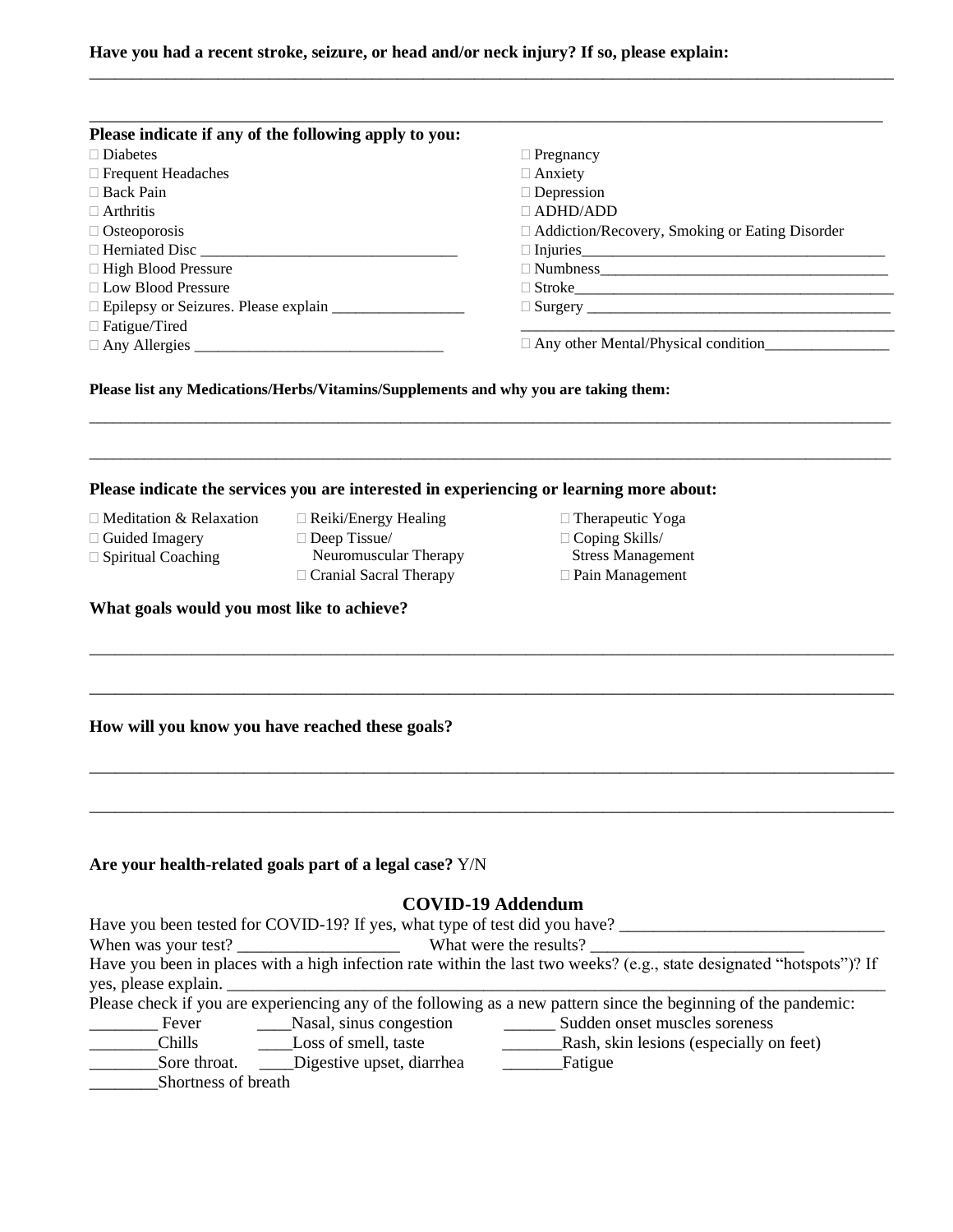#### **Payment and Cancellation Policy**

All services are rendered on a fee for service basis. I am sorry that I do not take health insurance or Medicare. You are expected to pay for services at time of treatment. Full payment is due if you cancel a scheduled session with less than 24 hours' notice.

| $\sim$<br>$\sim$<br>. AT "<br>$\cup$ nent<br>лал<br>.119 | Date |  |
|----------------------------------------------------------|------|--|
|                                                          |      |  |

# **Client Confidentiality/HIPPA Policy**

As a practitioner, I am dedicated to providing you with the best of care and protecting your privacy.

I understand that under the Health Insurance Portability & Accountability Act of 1996 (HIPAA), I have certain rights to privacy regarding my protected health information. I understand this information can and will be used to conduct, plan, and direct treatment and follow-up among healthcare providers who may be involved in that treatment directly or indirectly as needed.

I am aware that all information exchanged through verbal, written, email, and voicemail shall be confidential and the relationship between client and practitioner shall be respected. Confidentially between practitioner and client shall be maintained unless unlawful issues or intent to harm another or oneself dictate otherwise. This office will not use or disclose information about you for the purposes of marketing and will not sell your information to unrelated companies.

Patient Rights:

- **Protected Health Information is used for the purposes of treatment, payment, and healthcare operation.**
- The office has a copy of the Notice of Privacy Practices and the patient has the opportunity to review this Notice.
- Upon written request you have the right to access, review or receive copies of your healthcare records.
- You have the right to provide a written request of how your private information is used or disclosed to carry out treatment, payment, or healthcare operations.

I, have read, reviewed, understand and agree to the statement of the Privacy Practices for healthcare services.

Client Signature\_\_\_\_\_\_\_\_\_\_\_\_\_\_\_\_\_\_\_\_\_\_\_\_\_\_\_\_\_\_\_\_\_\_\_\_\_\_\_\_\_\_\_\_Date\_\_\_\_\_\_\_\_\_\_\_\_\_\_\_\_\_\_\_\_\_\_\_\_\_\_\_\_\_\_\_\_\_

### **Client Waiver**

I understand that the Mind, Body & Spirit services I receive from Deborah A. Rogers, OTR/L are provided for the purpose of relaxation and relief of muscular tension. This may support me to maintain my health, recover from illness or be better able to cope with current life situations, so I can lead a more healthy and joyful life. If I experience any pain or discomfort during the session, I will immediately inform the practitioner so that the service can be adjusted to my level of comfort. I further understand that these Mind, Body & Spirit services should not be construed as a substitute for medical examination or psychological diagnosis or treatment, and that I should see a physician, psychologist, chiropractor or other qualified medical specialist for any mental or physical ailment of which I am aware. I understand that Mind, Body  $\&$ Spirit practitioners are not qualified to diagnose, prescribe or treat any physical or mental illness, and that nothing said in the course of the session given should be construed as such. Because Mind, Body & Spirit services should not be performed under certain medical conditions, I affirm that I have stated all my known medical conditions and answered all questions honestly. I agree to keep the practitioner updated as to any changes in my medical profile and understand that there shall be no liability on the practitioner's part should I fail to do so. I understand that the practitioner will be placing hands on or above me during an energy healing and/or body work session. I also understand that any illicit or sexually suggestive remarks